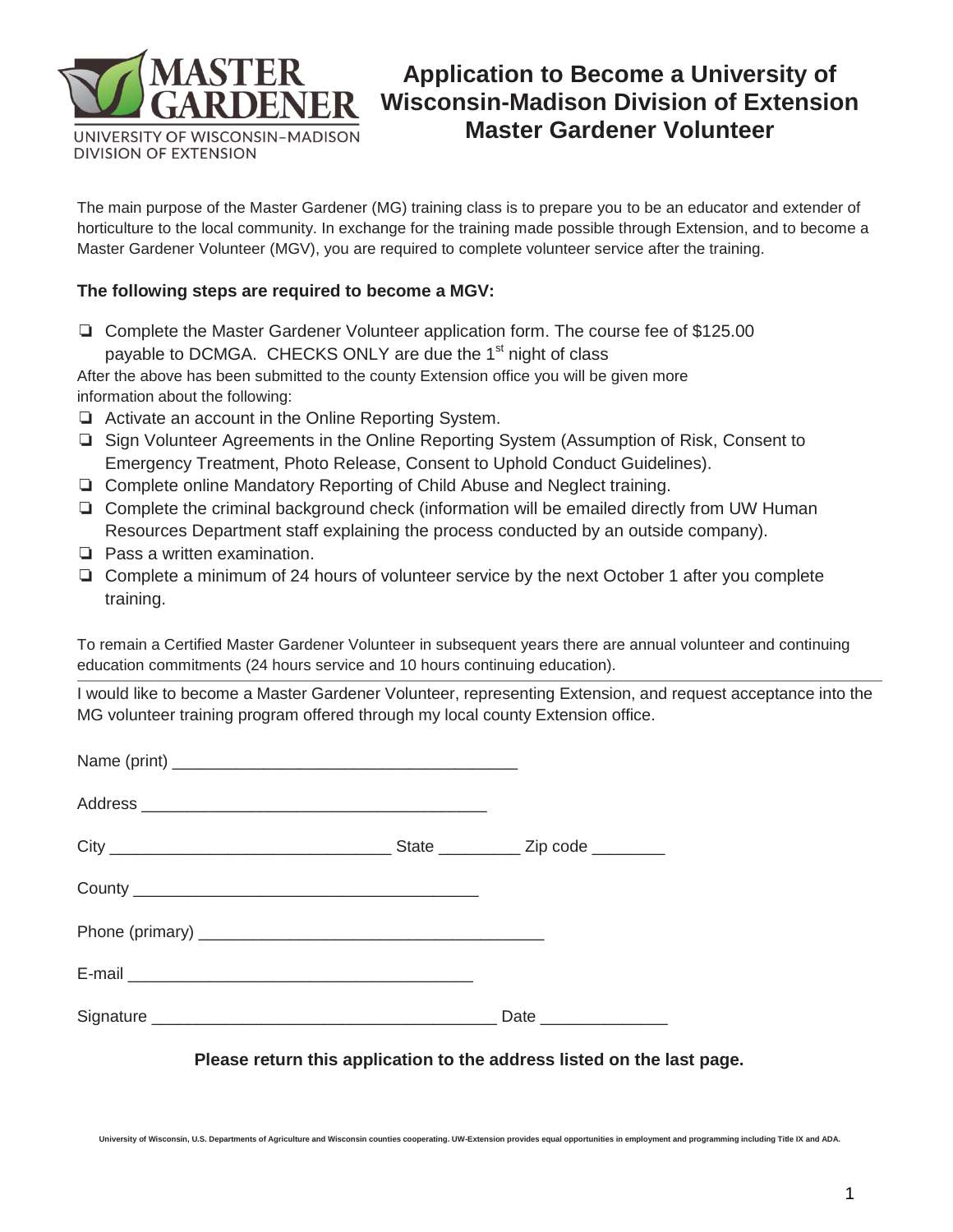## **MG Program Application**

**Please answer the following questions** so we can match your talents to our volunteer needs. No experience is required, we simply want to know what your interests are. *Use another sheet of paper, if necessary.* 

Why do you wish to become a Master Gardener? Are there any goals or ideas that you hope to accomplish or work toward as a Master Gardener Volunteer?

\_\_\_\_\_\_\_\_\_\_\_\_\_\_\_\_\_\_\_\_\_\_\_\_\_\_\_\_\_\_\_\_\_\_\_\_\_\_\_\_\_\_\_\_\_\_\_\_\_\_\_\_\_\_\_\_\_\_\_\_\_\_\_\_\_\_\_\_\_\_\_\_\_\_\_

\_\_\_\_\_\_\_\_\_\_\_\_\_\_\_\_\_\_\_\_\_\_\_\_\_\_\_\_\_\_\_\_\_\_\_\_\_\_\_\_\_\_\_\_\_\_\_\_\_\_\_\_\_\_\_\_\_\_\_\_\_\_\_\_\_\_\_\_\_\_\_\_\_\_\_

\_\_\_\_\_\_\_\_\_\_\_\_\_\_\_\_\_\_\_\_\_\_\_\_\_\_\_\_\_\_\_\_\_\_\_\_\_\_\_\_\_\_\_\_\_\_\_\_\_\_\_\_\_\_\_\_\_\_\_\_\_\_\_\_\_\_\_\_\_\_\_\_\_\_\_

\_\_\_\_\_\_\_\_\_\_\_\_\_\_\_\_\_\_\_\_\_\_\_\_\_\_\_\_\_\_\_\_\_\_\_\_\_\_\_\_\_\_\_\_\_\_\_\_\_\_\_\_\_\_\_\_\_\_\_\_\_\_\_\_\_\_\_\_\_\_\_\_\_\_\_

\_\_\_\_\_\_\_\_\_\_\_\_\_\_\_\_\_\_\_\_\_\_\_\_\_\_\_\_\_\_\_\_\_\_\_\_\_\_\_\_\_\_\_\_\_\_\_\_\_\_\_\_\_\_\_\_\_\_\_\_\_\_\_\_\_\_\_\_\_\_\_\_\_\_\_

\_\_\_\_\_\_\_\_\_\_\_\_\_\_\_\_\_\_\_\_\_\_\_\_\_\_\_\_\_\_\_\_\_\_\_\_\_\_\_\_\_\_\_\_\_\_\_\_\_\_\_\_\_\_\_\_\_\_\_\_\_\_\_\_\_\_\_\_\_\_\_\_\_\_\_

Please describe any special training, classes or experiences you've had in gardening/ horticulture.

Give us an idea of the scope of your gardening experiences (backyard, farming, community gardens) and also list areas of specialization or hobby (flowers, herbs, vegetables, pruning, etc.)

\_\_\_\_\_\_\_\_\_\_\_\_\_\_\_\_\_\_\_\_\_\_\_\_\_\_\_\_\_\_\_\_\_\_\_\_\_\_\_\_\_\_\_\_\_\_\_\_\_\_\_\_\_\_\_\_\_\_\_\_\_\_\_\_\_\_\_\_\_\_\_\_\_\_\_

\_\_\_\_\_\_\_\_\_\_\_\_\_\_\_\_\_\_\_\_\_\_\_\_\_\_\_\_\_\_\_\_\_\_\_\_\_\_\_\_\_\_\_\_\_\_\_\_\_\_\_\_\_\_\_\_\_\_\_\_\_\_\_\_\_\_\_\_\_\_\_\_\_\_\_

Please list and explain in some detail your volunteer or work experience with the community (schools, churches, senior citizens, youth, hospitals, halfway houses, etc.). Also list any group affiliations with garden clubs or service organizations.

\_\_\_\_\_\_\_\_\_\_\_\_\_\_\_\_\_\_\_\_\_\_\_\_\_\_\_\_\_\_\_\_\_\_\_\_\_\_\_\_\_\_\_\_\_\_\_\_\_\_\_\_\_\_\_\_\_\_\_\_\_\_\_\_\_\_\_\_\_\_\_\_\_\_\_

\_\_\_\_\_\_\_\_\_\_\_\_\_\_\_\_\_\_\_\_\_\_\_\_\_\_\_\_\_\_\_\_\_\_\_\_\_\_\_\_\_\_\_\_\_\_\_\_\_\_\_\_\_\_\_\_\_\_\_\_\_\_\_\_\_\_\_\_\_\_\_\_\_\_\_

\_\_\_\_\_\_\_\_\_\_\_\_\_\_\_\_\_\_\_\_\_\_\_\_\_\_\_\_\_\_\_\_\_\_\_\_\_\_\_\_\_\_\_\_\_\_\_\_\_\_\_\_\_\_\_\_\_\_\_\_\_\_\_\_\_\_\_\_\_\_\_\_\_\_\_

\_\_\_\_\_\_\_\_\_\_\_\_\_\_\_\_\_\_\_\_\_\_\_\_\_\_\_\_\_\_\_\_\_\_\_\_\_\_\_\_\_\_\_\_\_\_\_\_\_\_\_\_\_\_\_\_\_\_\_\_\_\_\_\_\_\_\_\_\_\_\_\_\_\_\_

\_\_\_\_\_\_\_\_\_\_\_\_\_\_\_\_\_\_\_\_\_\_\_\_\_\_\_\_\_\_\_\_\_\_\_\_\_\_\_\_\_\_\_\_\_\_\_\_\_\_\_\_\_\_\_\_\_\_\_\_\_\_\_\_\_\_\_\_\_\_\_\_\_\_\_

Please list special skills that you can offer the MG program (such as computer skills, record keeping, public speaking, leadership, public relations, photography, artwork, construction etc.).

How did you learn of the Master Gardener program?